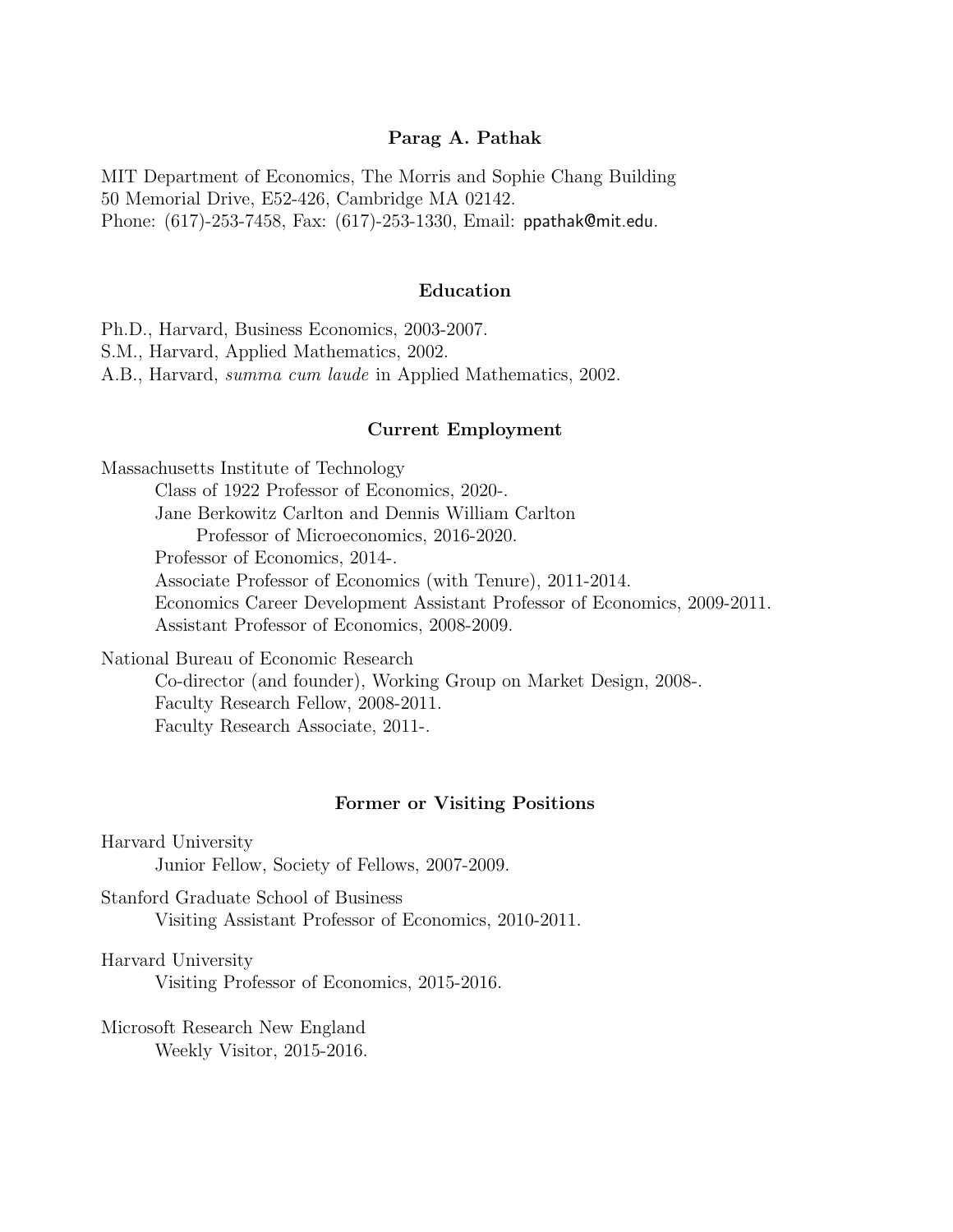## Honors and Awards

Named by *Science News* as one of the Top 10 Young Scientists to Watch, 2019. John Bates Clark Medal, American Economic Association, 2018. Fellow of the American Academy of Arts and Sciences, 2018. Named by the *Economist* as one of the decades top eight young economists, 2018. Fellow of Econometric Society, 2016. Social Choice and Welfare Prize, Society for Social Choice and Welfare, 2016. Named one of the top 25 Economists under age 45 by the IMF, 2014. NSF Presidential Early Career Award for Scientists and Engineers, 2012. Alfred P. Sloan Research Fellow, 2012-2013. Undergraduate Economics Association's Teaching Award, 2010. MIT Economics Career Development Chair, 2009. Hernstein Prize for Best Dissertation in Social Sciences at Harvard, 2007. Review of Economic Studies Tour, 2007. State Farm Companies Doctoral Dissertation Award, 2006. George S. Dively Award for Outstanding Pre-Dissertation Research, 2005. National Science Foundation Graduate Research Fellowship, 2003. Paul and Daisy Soros Fellowship for New Americans, 2003. Chateaubriand Fellowship (Ambassade de France), 2002. Phi Beta Kappa, Thomas T. Hoopes Prize, 2002.

### Professional Activities

MIT BluePrint Labs (formerly seii), Founder and Director, 2012-.

Avela Education, Chief economist and co-founder, 2020-.

National Bureau of Economic Research, Founding Co-director, Working Group on Market Design, 2008-.

MIT Integrated Learning Initiative, Deputy Director, 2016-.

Associate Editor, Journal of Political Economy, 2016-2019; 2019-2022.

Editorial Board, Education Finance and Policy, 2014-2017; 2017-2019.

Associate Editor, Econometrica, 2013-2016.

Associate Editor, American Economic Review, 2012-2015; 2015-2017.

NSF Review Panel, 2012.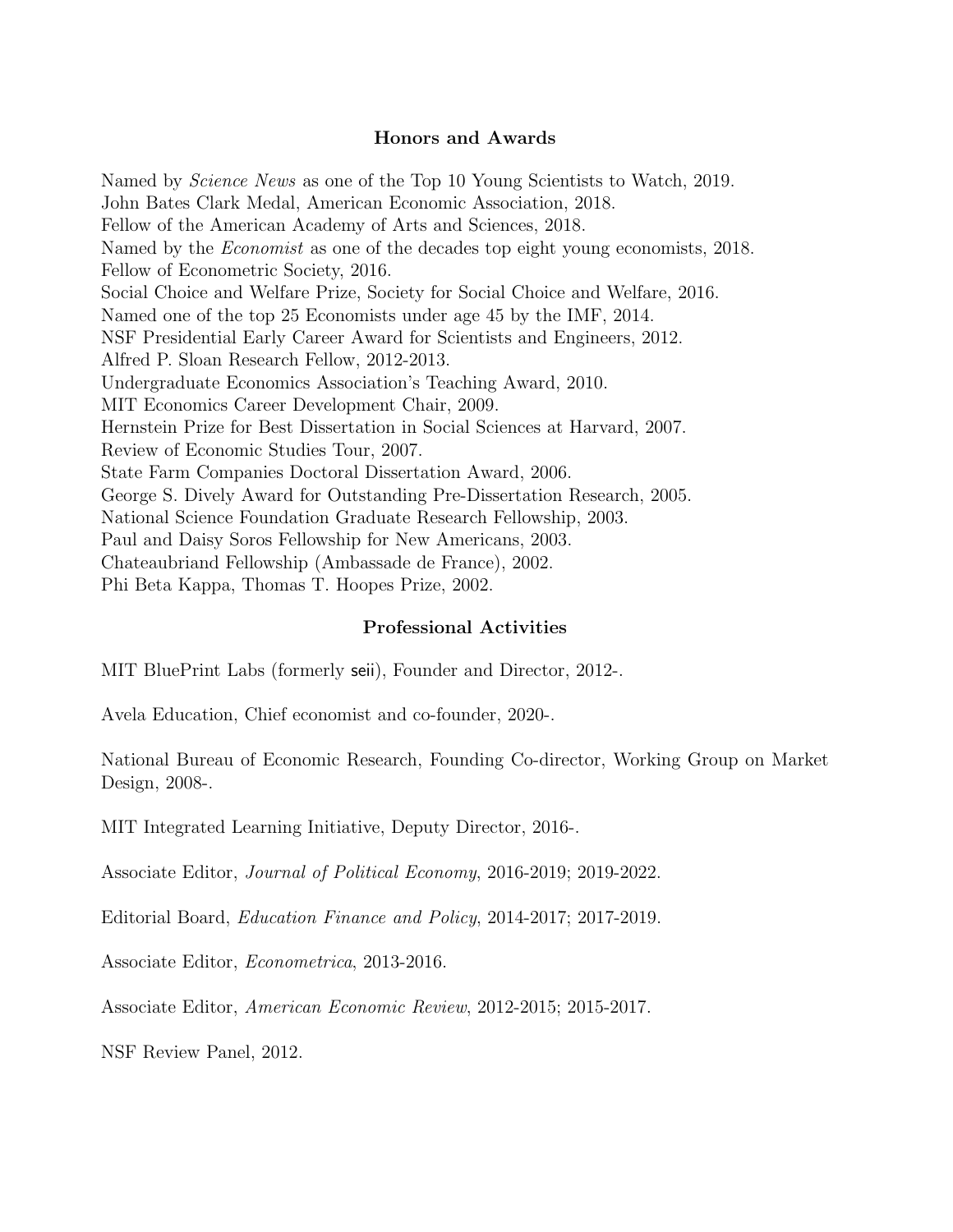Boston Mayor Menino's Technical Advisor for Student Assignment Plan, Boston Public Schools, 2012.

Member of Scientific Board, Institute for Innovation in Public School Choice, 2007-2019.

## Refereed Journal Publications

- 1. "Short Interest, Institutional Ownership, and Stock Returns." Journal of Financial Economics, November 2005, 78: 243-276. (with Paul Asquith and Jay Ritter)
- 2. "Leveling the Playing Field: Sincere and Sophisticated Players in the Boston Mechanism." American Economic Review, September 2008, 98(4), 1636-52. (with Tayfun Sönmez)
- 3. "Incentives and Stability in Large Two Sided Matching Markets." American Economic Review, June 2009, 99(3), 608-627. (with Fuhito Kojima)
- 4. "Strategyproofness versus Efficiency in Matching with Indifferences: Redesigning the NYC High School Match." American Economic Review, December 2009, 99(5): 1954- 1978. (with Atila Abdulkadiroğlu and Alvin E. Roth)
- 5. "Unobserved Punishment Supports Cooperation." Journal of Public Economics, February 2010, 94(1-2): 78-86. (with Drew Fudenberg)
- 6. "Lotteries in Student Assignment: An Equivalence Result." Theoretical Economics, January 2011, 6(1): 1-17. (with Jay Sethuraman)
- 7. "Accountability and Flexibility in Public Schools: Evidence from Boston's Charters and Pilots." Quarterly Journal of Economics, May 2011, 126(2), 699-748. (with Atila Abdulkadiro˘glu, Joshua D. Angrist, Susan M. Dynarski, and Thomas J. Kane)
- 8. "Cooperation over Finite Horizons: a Theory and Experiments." Journal of Public Economics, August 2011, 95(1-2), 500-512. (with Attila Ambrus)
- 9. "Forced Sales and House Prices." American Economic Review, August 2011, 101(5): 2108-2131. (with John Campbell and Stefano Giglio)
- 10. "Who Benefits from KIPP?" Journal of Policy Analysis and Management, Fall 2012, 31(4): 837-860. (with Joshua D. Angrist, Susan M. Dynarski, Thomas J. Kane, and Chris Walters)
- 11. "The Market for Borrowing Corporate Bonds." Journal of Financial Economics, January 2013, 107(1): 155-182. (with Andrea Au, Paul Asquith, Thomas Covert)
- 12. "School Admission's Reform in Chicago and England: Comparing Mechanisms by their Vulnerability to Manipulation." American Economic Review, February 2013, 103(1):  $80-106.$  (with Tayfun Sönmez)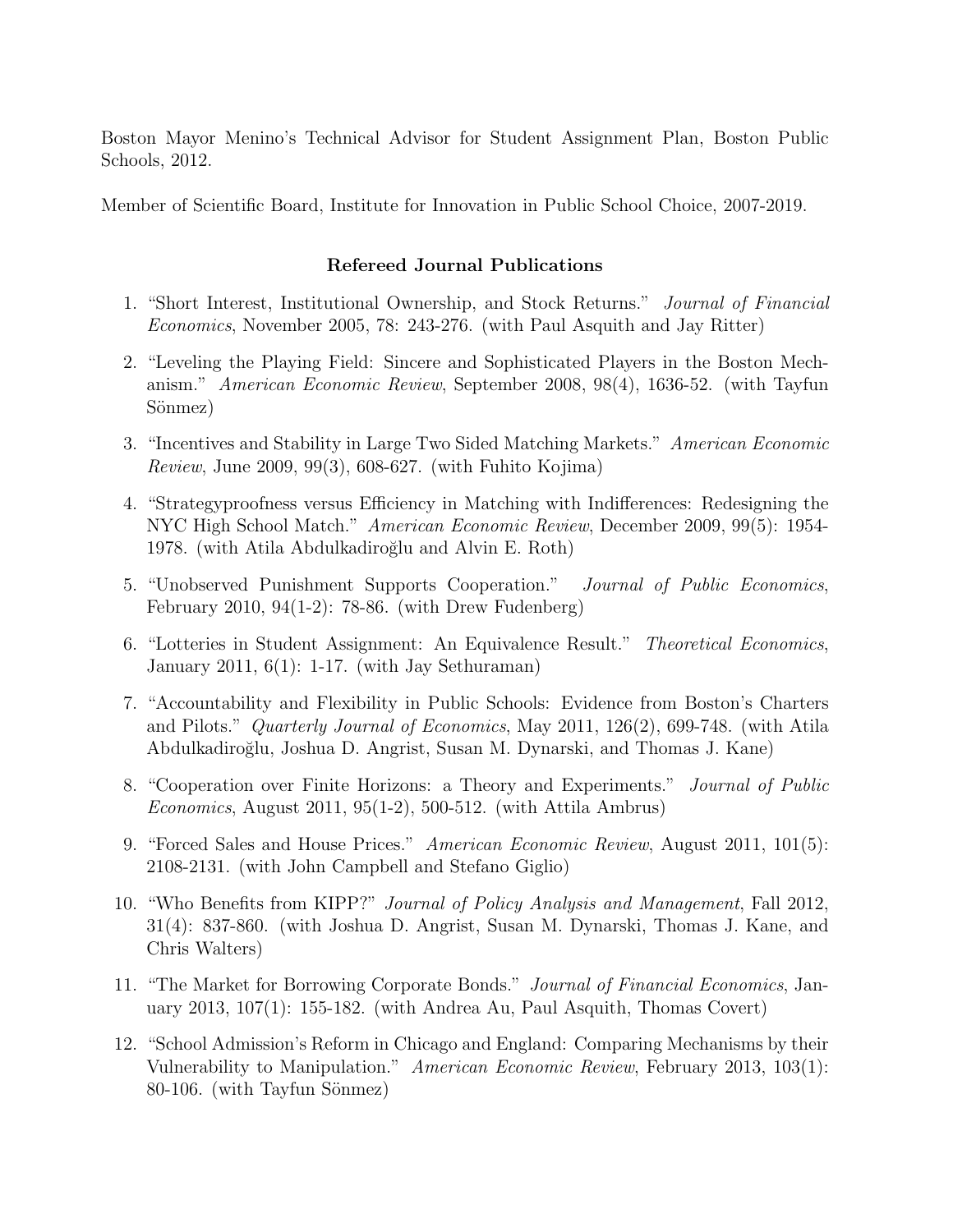- 13. "Matching with Couples: Stability and Incentives in Large Markets." Quarterly Journal of Economics, October 2013, 128(4): 1585-1632. (with Fuhito Kojima and Alvin Roth)
- 14. "Explaining Charter School Effectiveness." American Economic Journal: Applied Economics, October 2013, 5(4): 1-27. (with Joshua D. Angrist and Christopher Walters)
- 15. "The Elite Illusion: Achievement Effects at Boston and New York Exam Schools." Econometrica, 2014, 82(1): 137-196. (with Atila Abdulkadiroğlu and Joshua D. Angrist)
- 16. "Housing Market Spillovers: Evidence from the End of Rent Control in Cambridge MA." Journal of Political Economy, June 2014, 122(3): 661-717. (with David H. Autor and Christopher J. Palmer)
- 17. "The Cost of Free Entry: An Empirical Study of Real Estate Agents in Greater Boston." Rand Journal of Economics, 46(1): 103-145, Spring 2015. (with Panle Jia Barwick)
- 18. "How Individual Preferences are Aggregated in Groups: An Experimental Study." Journal of Public Economics, 129(C): 1-13, September 2015. (with Attila Ambrus and Ben Greiner)
- 19. "Stand and Deliver: Effects of Boston's Charter High Schools." Journal of Labor Economics, 34(2), 275-318, 2016. (with Joshua D. Angrist, Sarah R. Cohodes, Susan M. Dynarski, and Christopher R. Walters)
- 20. "Charters without Lotteries: Testing Takeovers in New Orleans and Boston." American Economic Review, 106(7): 1878-1920, July 2016. (with Atila Abdulkadiroğlu, Josh Angrist, and Peter Hull)
- 21. "Leveraging Lotteries for School Value-Added: Testing and Estimation." Quarterly Journal of Economics, 132(2): 871-919, May 2017 (with Josh Angrist, Peter Hull, and Christopher Walters).
- 22. "Conflicts of Interest and the Realtor Commission Puzzle." American Economic Journal-Applied Economics, 132(2): 871-919, July 2017. (with Panle Jia Barwick and Maisy Wong).
- 23. "Research Design meets Market Design: Using Centralized Assignment for Impact Evaluation." Econometrica, September 2017, 85(5): 1373-1432. (with Atila Abdulkadiroğlu, Josh Angrist, and Yusuke Narita).
- 24. "The Welfare Effects of Coordinated School Assignment: Evidence from the NYC High School Match." American Economic Review, December 2017, 107(12): 3635- 3689. (with Atila Abdulkadiroğlu and Nikhil Agarwal).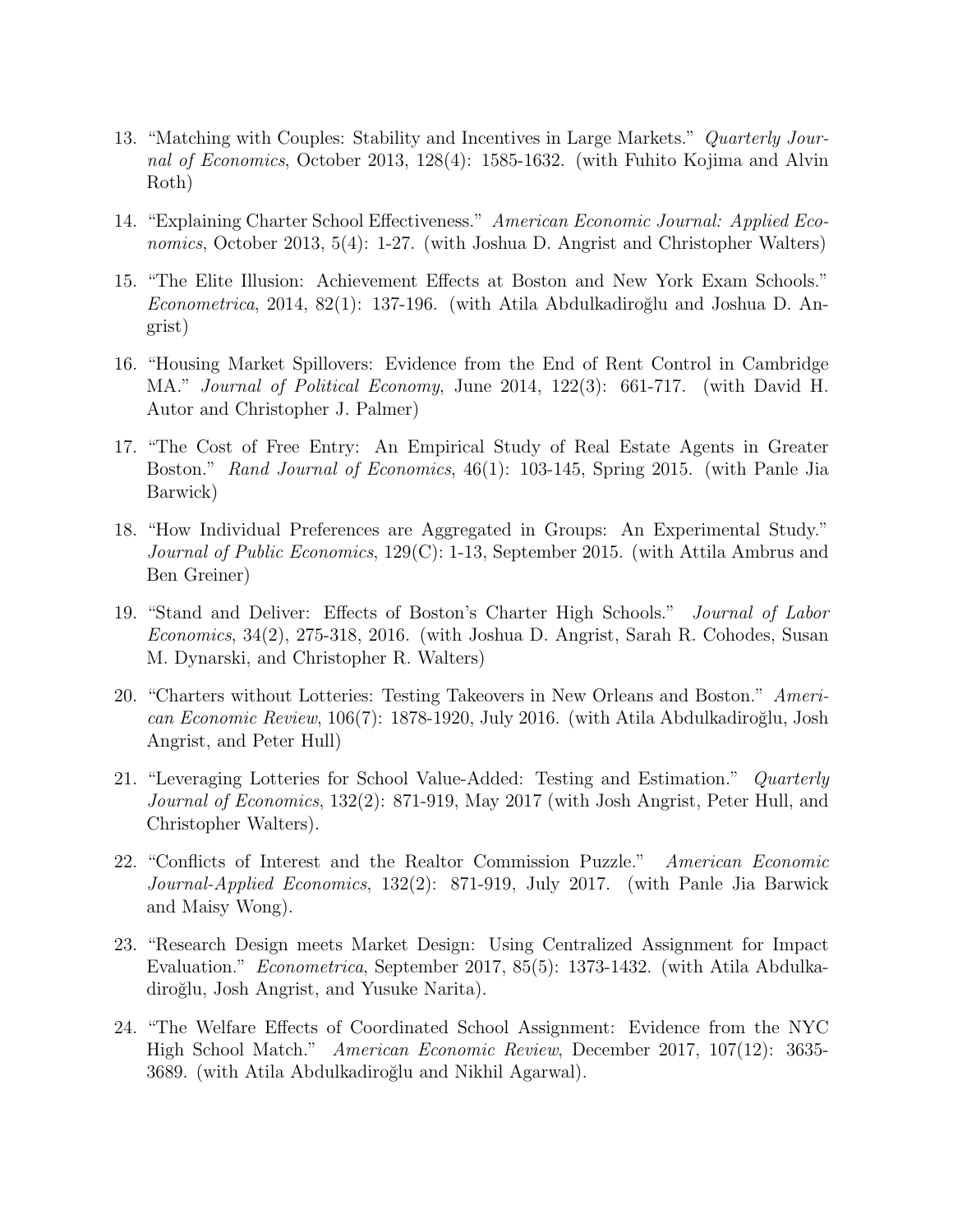- 25. "Free to Choose: Can School Choice Reduce Student Achievement?" American Economic Journal: Applied Economics, January 2018, 10(1): 175-206. (with Atila Abdulkadiroğlu and Christopher Walters).
- 26. "Reserve Design: Unintended Consequences and The Demise of Boston's Walk Zones." Journal of Political Economy, December 2018, 126(6): 2457-2479 (with Umut Dur, Scott Kominers, and Tayfun Sönmez).
- 27. "How Well Do Structural Demand Models Work? Counterfactual Forecasting in School Choice." (with Peng Shi), November 2017, NBER Working Paper 24017, forthcoming, Journal of Econometrics, Special Issue in Honor of Dan McFadden.
- 28. "Do Parents Value School Effectiveness?" (with Atila Abdulkadiroğlu, Jon Schellenberg, and Chris Walters), American Economic Review, 2020, 110(5): 1502-1539.
- 29. "Explicit vs. Statistical Preferential Treatment in Affirmative Action: Theory and Evidence from Chicago's Exam Schools." (with Umut Dur and Tayfun Sönmez), *Journal* of Economic Theory, 2020, 187, 104996.
- 30. "Minimizing Justified Envy in School Choice: The Design of New Orleans OneApp." (with Atila Abdulkadiro˘glu, Yeon-Koo Che, Alvin E. Roth, and Olivier Tercieux), American Economic Review: Insights, 2020, 2(4): 425-442.
- 31. "Improving Ventilator Rationing Through Collaboration with Experts on Resource Allocation." (with Tayfun Sönmez and M. Utku Unver), JAMA Network Open, 2020; 3(6):e2012838.
- 32. "Covid-19: How to Prioritize Worse-off Populations in Allocating Safe and Effective Vaccines." (with Harald Schmidt, Tayfun Sönmez, and Utku Unver), *British Medical* Journal, 2020; 371:m3795.
- 33. "The Distributional Consequences of Public School Choice." (with Chris Avery), American Economic Review, 2021, 111(1): 129-152.
- 34. "The Inefficiency of Race-Neutral Alternatives to Race-Based Affirmative Action: Evidence from Chicago's Exam Schools." (with Glenn Ellison), American Economic Review, 2021, 111(3): 943-975.
- 35. "Categorized Priority Systems: A New Tool for Fairly Allocating Scarce Medical Resources in the Face of Profound Social Inequities." (with Tayfun Sönmez (lead), M. Utku Unver, Govind Persad, Robert D. Truog, and Douglas B. White), CHEST Journal, 159(3): 1294-1299, March 2021.
- 36. "Deduction Dilemmas: The Taiwan Assignment Mechanism." (with Umut Dur, Fei Song and Tayfun Sönmez), September 2018, NBER Working Paper 25024. forthcoming, American Economic Journal: Microeconomics.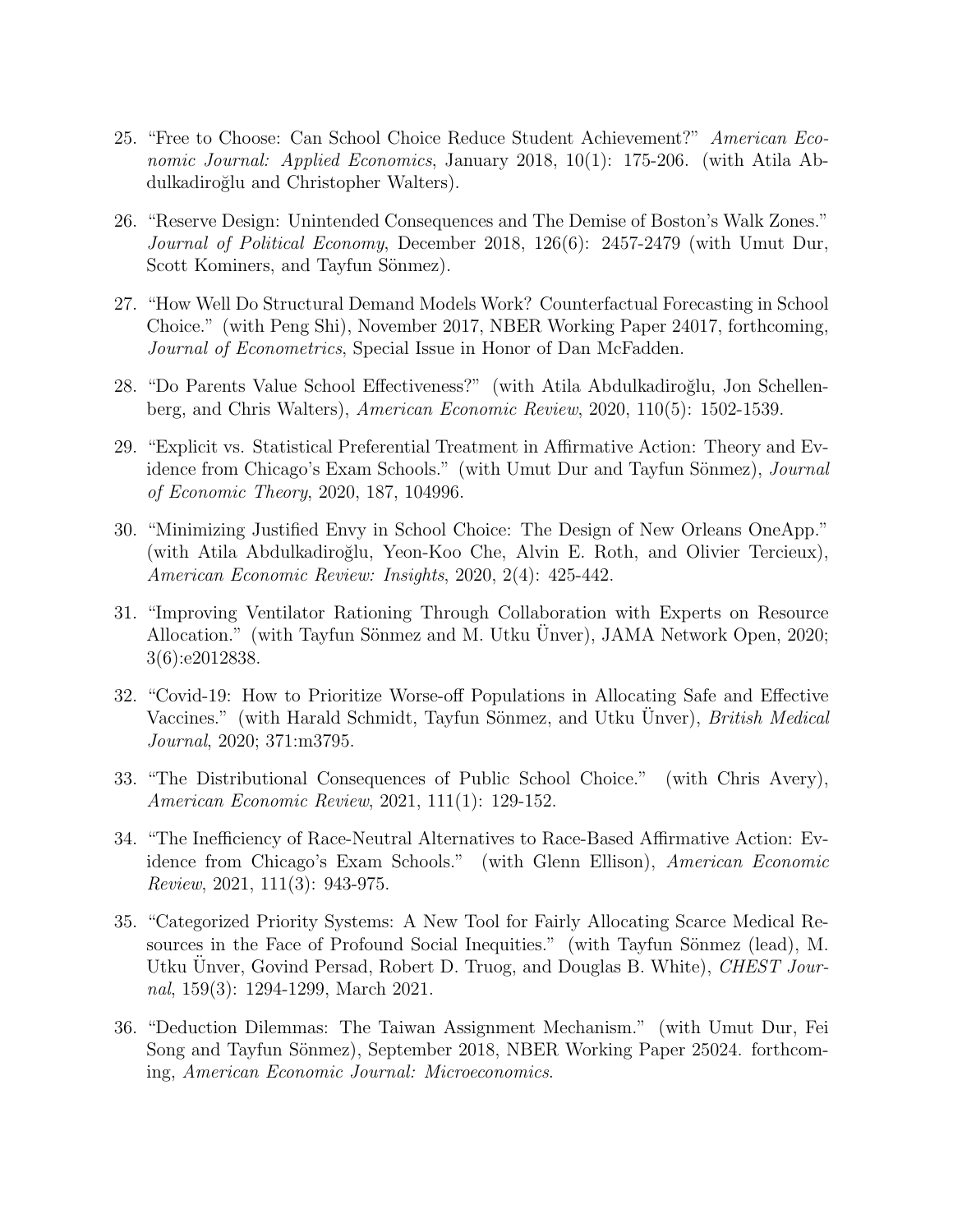37. "Breaking Ties: Regression Discontinuity Design meets Market Design." (with Atila Abdulkadirouglu, Josh Angrist, and Yusuke Narita), March 2019, forthcoming, Econometrica.

## Other Publications

- 1. "The New York City High School Match." American Economic Review, Papers & Proceedings, May 2005, 364-367. (with Atila Abdulkadiroğlu and Alvin E. Roth)
- 2. "The Boston Public Schools Match." American Economic Review, Papers & Proceed $i$ ngs, May 2005, 368-371. (with Atila Abdulkadiroğlu, Alvin E. Roth, and Tayfun Sönmez)
- 3. "The Dynamics of Open-Source Contributors." American Economic Review, Papers & Proceedings, May 2006, 114-118. (with Josh Lerner and Jean Tirole)
- 4. "The Impact of Commissions on Home Sales in Greater Boston." American Economic Review, Papers & Proceedings, May 2010. (with Panle Jia)
- 5. "Inputs and Impacts in Charter Schools: KIPP Lynn." American Economic Review, Papers & Proceedings,  $100(2)$ , 239-243, May 2010. (with Joshua D. Angrist, Susan M. Dynarski, Thomas J. Kane, and Chris Walters)
- 6. "The Mechanism Design Approach to Student Assignment." Annual Reviews of Economics. Volume 3: 513-536, 2011.
- 7. Discussion of "The Missing One-Offs: The Hidden Supply of High-Achieving, Low-Income Students" by Chris Avery and Caroline Hoxby. Brookings Papers on Economic Activity, Spring 2013.
- 8. Discussion of "Evaluating Policies to Prevent Another Foreclosure Crisis" by Paul Willen. *Cato Papers on Public Policy*, Spring 2013.
- 9. "Interpreting Tests of School VAM Validity." American Economic Review, Papers & Proceedings, 106(5), 388-392, May 2016. (with Josh Angrist, Peter Hull, Christopher Walters)
- 10. "What Really Matters in Designing School Choice Mechanisms," in Bo Honore, Ariel Pakes, Monika Piazessi, Larry Samuelson, eds. Advances in Economics and Econometrics, 11th World Congress of the Econometric Society, Cambridge University Press, 2017.
- 11. "Regression Discontinuity in Serial Dictatorship: Achievement Effects at Chicago's Exam Schools." American Economic Review, Papers & Proceedings, 107(5), 240-245, May 2017. (with Atila Abdulkadiroğlu, Josh Angrist, Yusuke Narita, and Roman Zarate)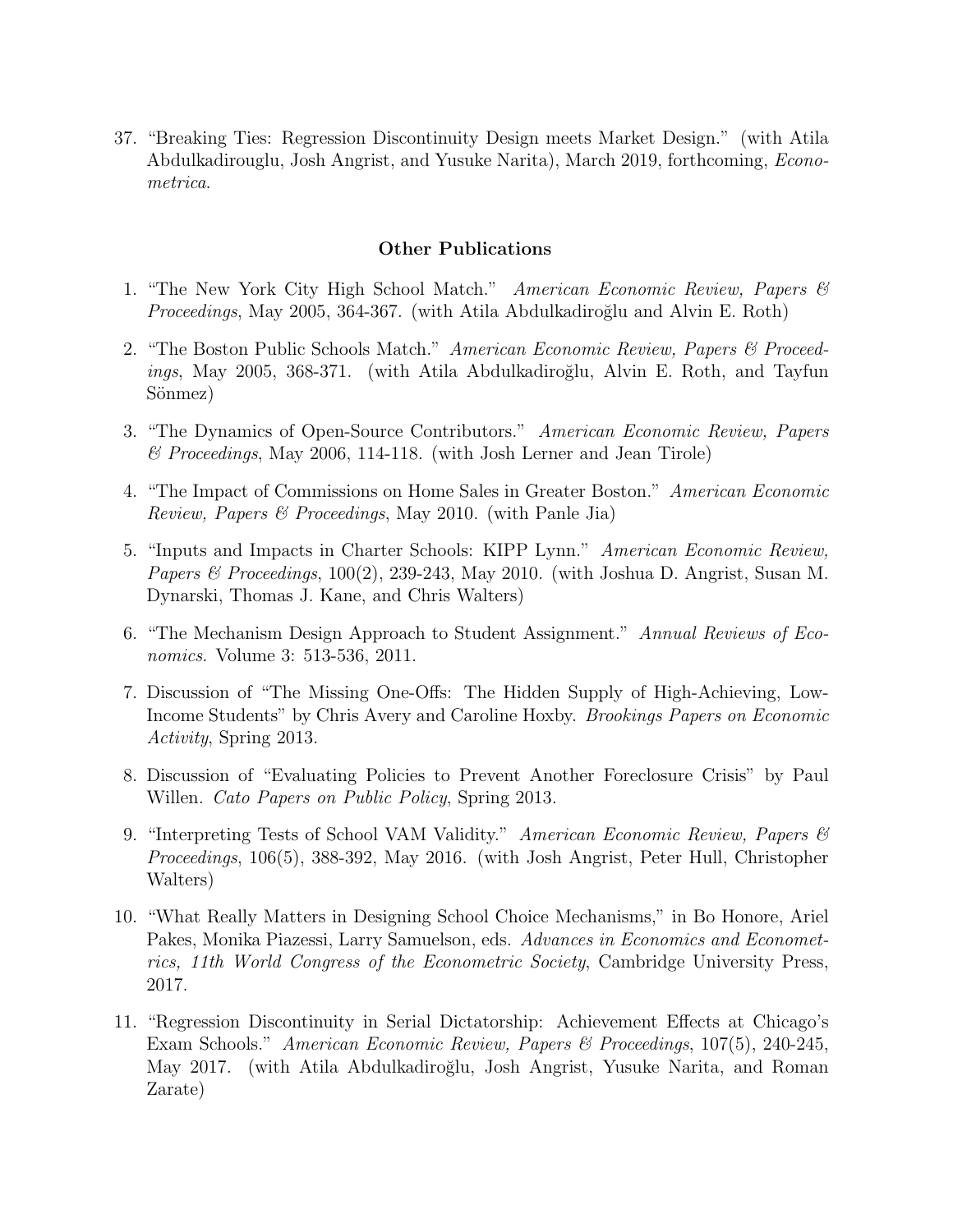12. "Ending Rent Control Reduced Crime in Cambridge." American Economic Review, Papers & Proceedings, 109, 381-384, May 2019 (with David H. Autor and Christopher J. Palmer)

# Working Papers and Work in Progress

- 1. "Simple and Credible Value-Added Estimating Using Centralized School Assignment." (with Josh Angrist, Peter Hull, and Christopher R. Walters), December 2020, NBER Working Paper 28241, Revise-and-resubmit, Review of Economics and Statistics.
- 2. "Mechanism Design meets Priority Design: Redesigning the US Army's Branching Process." (with Kyle Greenberg and Tayfun Sönmez), NBER Working Paper 28911, June 2021.
- 3. "The Long-Term Effects of Universal Preschool in Boston." (with Guthrie Gray-Lobe and Christopher R. Walters), NBER Working Paper 28756, May 2021,
- 4. "Fair Allocation of Vaccines, Ventilators, and Antiviral Treatments: Leaving No Ethical Value Behind in Health Care Rationing." (with Tayfun Sönmez, M. Utku Unver, and M. Bumin Yenmez), NBER Working 26951, 2020.
- 5. "Rationing Safe and Effective COVID-19 Vaccines: Allocating to States Proportionate to Population May Undermine Commitments to Mitigating Health Disparities." (with Harald Schmidt, Michelle Williams, Tayfun Sönmez, M. Utku Unver, Lawrence Gostin), November 2020.
- 6. "What Prioritizing Worse-Off Minority Groups for COVID-19 Vaccines Means Quantitatively: Practical, Legal, and Ethical Implications." (with Harald Schmidt, M. Utku Unver, Michelle Williams, Tayfun Sönmez, and Lawrence Gostin)
- 7. "Choice and Consequence: Assessing Mismatch at Chicago Exam Schools." (with Josh Angrist and Roman Zárate), August 2019, NBER Working Paper 26137, revised July 2020.
- 8. "Immigration Lottery Design: Engineered and Coincidental Consequences of H-1B Reforms." (with Alex Rees-Jones and Tayfun Sönmez), February 2020, NBER Working Paper 26767.
- 9. "Reversing Reserves." (with Alex Rees-Jones and Tayfun Sonmez), April 2020, NBER Working Paper 26963
- 10. "Paying it Backward and Forward: Expanding Access to Convalescent Plasma Therapy through Market Design." (with Scott D. Kominers, Tayfun Sönmez, M. Utku Unver), May 2020, NBER Working Paper 27143.
- 11. "Priority-Based Matching with a Social Objective: Contract Design for Access and Equity." (with Umut Dur, Arda Gitmez, and Tayfun Sönmez), March 2018.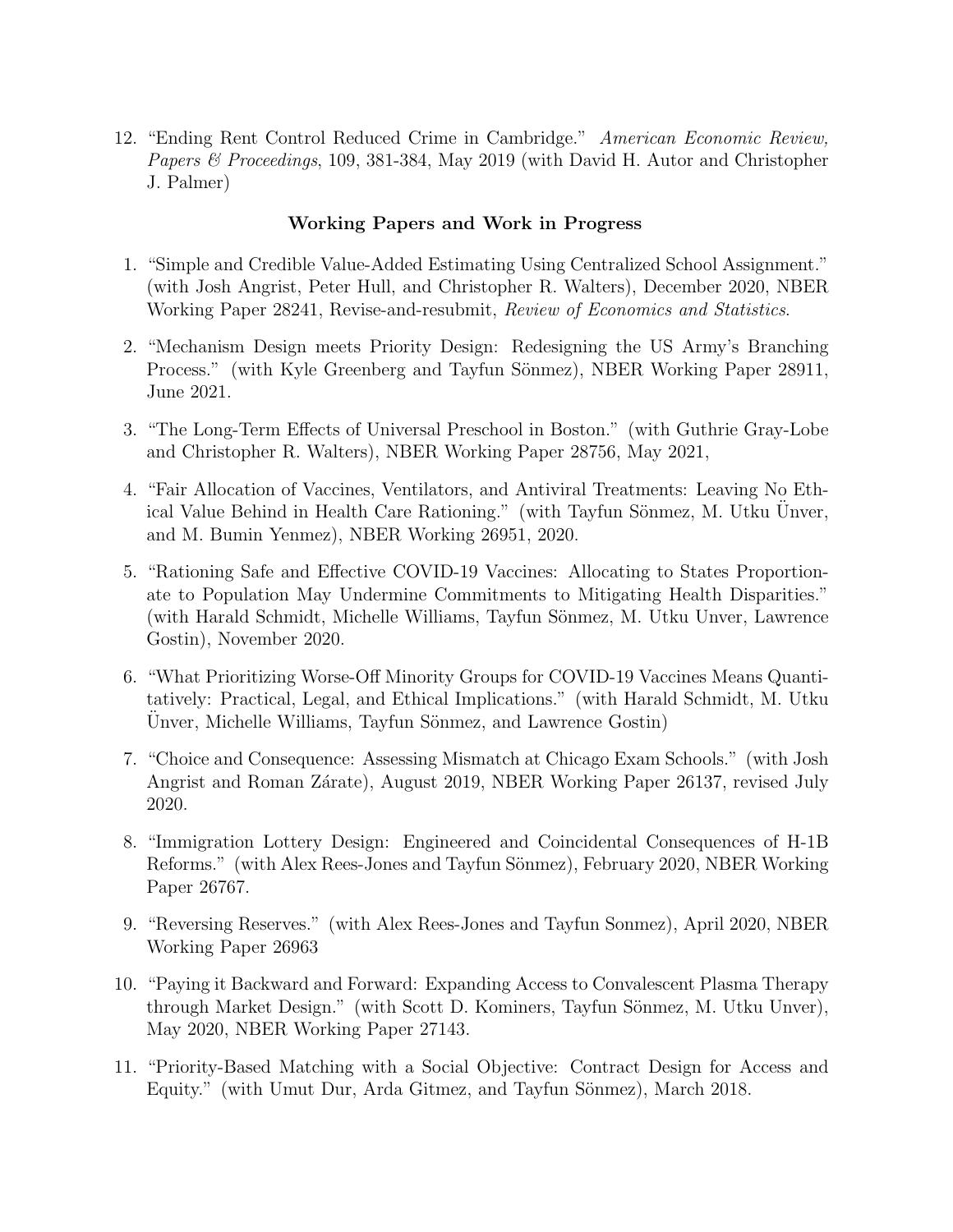- 12. "The Effects of Mandatory Transparency in Financial Market Design: Evidence from the Corporate Bond Market." (with Paul Asquith and Thomas Covert), NBER Working Paper 19417, September 2014, revised March 2019.
- 13. "The Economics of the Common Application." (with Chris Avery), March 2019.
- 14. "Optimal Curricula, Student Achievement, and the Regression Discontinuity Design." (with Glenn Ellison), April 2017.

# Research Grants

W. T. Grant Foundation, "Understanding the Impact of Integration Policies in New York City Schools," 2020-2023.

Spencer Foundation, "Understanding the Impact of Integration Policies in New York City Public Schools," 2020-2022.

Walton Family Foundation, "Using Unified Enrollment Data to Grade School Effectiveness"' 2019-2022.

Walton Family Foundation, "The Impact of Boston Charters on Earnings: A Feasibility Study" 2019-2020.

The Michael and Susan Dell Foundation, "MIT School Access Fellows Program." 2019-2020.

Laura and John Arnold Foundation, "School Assignment and Accountability: Helping Policymakers Translate Student Assignment into School Effectiveness" 2018-2020.

Spencer Foundation, "Leveraging Lotteries for Value-Added," 2015-2017.

Walton Family Foundation, Post-doctoral support, 2016-2018.

William T. Grant Scholars Program, Early Career Award, 2015-2019.

MIT ESI Seed Grant, "Improved Management of Common Pool Resources: Water Market Design," 2015-2017.

National Science Foundation Research Grant, "Research Design meets Market Design," 2014- 2017.

Laura and John Arnold Foundation, award to study affirmative action at Chicago Public Schools, 2014-2016.

National Science Foundation Research Grant, "Diversity and Transportation in School Choice," 2014-2016.

MIT-Chile Universidad Diego Portales Seed Fund, "Voucher Reform in Chile," 2014-2016. Laura and John Arnold Foundation, award to study the New Orleans OneApp, 2013.

Boston Foundation - New Schools Venture Fund project on MA Charters, 2012-2013.

Institute for Education Sciences, Charter Schools; New Econometric Methods, 2012-2015.

National Science Foundation CAREER Research Grant, "From Assignment to Evaluation: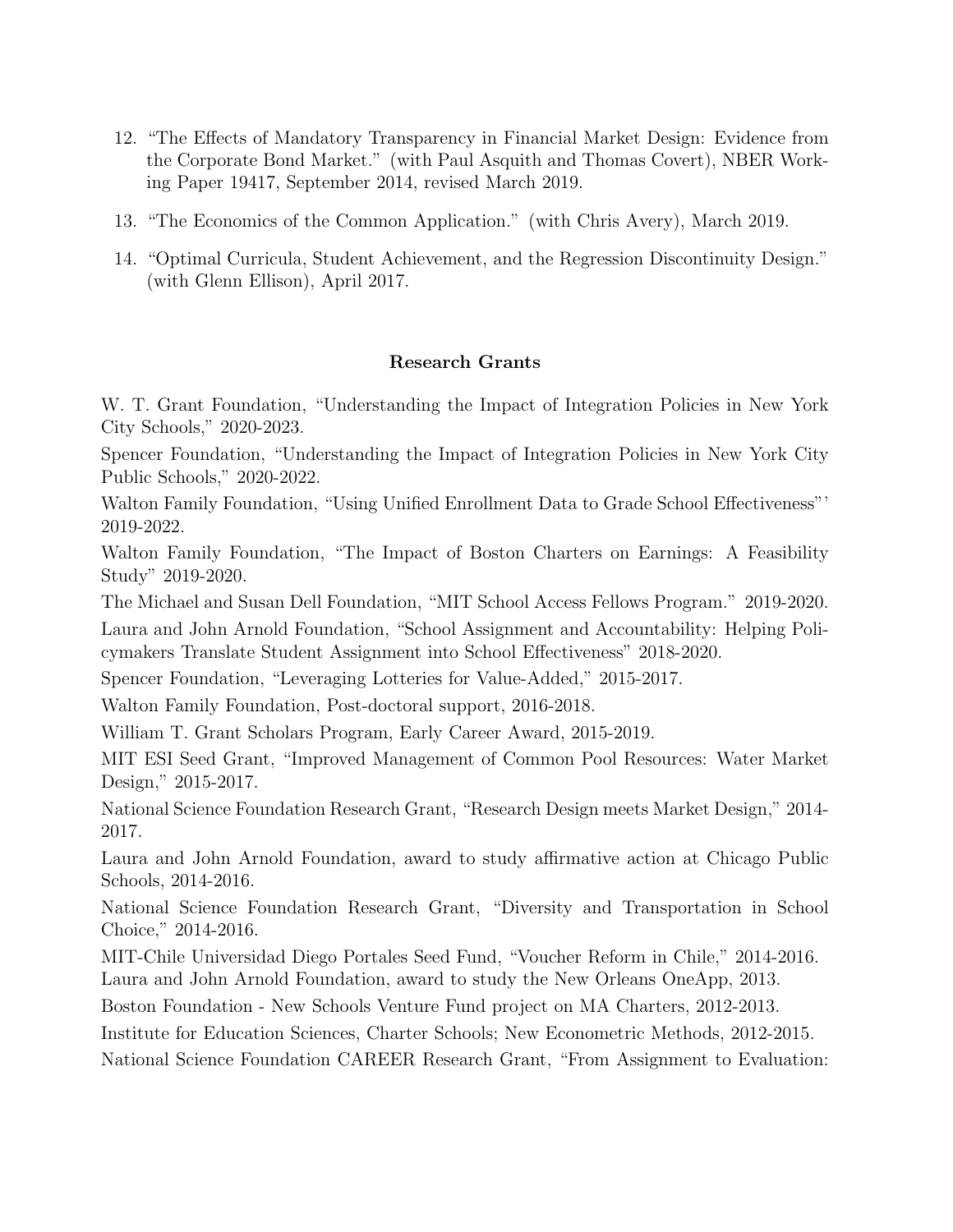The Design of School Choice Systems," Grant SES-1056325, 2011-2016.

National Science Foundation Research Grant, "Spillovers from Price Regulations: Evidence from Rent Control in Cambridge, MA" Grant SES-962572, 2010-2013.

Massachusetts Department of Elementary and Secondary Education contract to study charter Schools, 2009-10.

Harvard Real Estate Initiative Grant, 2010.

Lincoln Institute for Land Policy Research Grant, "Spillovers from Price Regulations: Evidence from Rent Control in Cambridge, Massachusetts," 2010.

Alfred P. Sloan Foundation Research Grant, "Spillovers from Price Regulations: Evidence from Rent Control in Cambridge, Massachusetts," 2009.

National Science Foundation Research Grant, "New Issues in Matching Market Design," Grant SES-924555, 2009-2012.

Harvard Milton Fund Research Grant, 2007.

Rappaport Institute for Greater Boston Fellow, 2007.

Q-Group Research Grant, 2006.

John R. Meyer Dissertation Fellowship, Joint Center for Housing Harvard, 2006.

Lincoln Institute for Land Economics Grant, 2005.

Spencer Foundation on Education Research Grant, 2005.

National Science Foundation Graduate Research Fellowship, 2003-2006.

# Invited Plenary Talks

Plenary address, Stony Brook International Game Theory Conference, 2020.

Keynote speaker, Matching in Practice Workshop, Gothenberg, Sweden, 2019.

Keynote speaker, 2019 Asian Meeting of Econometric Society, Xiamen, China, 2019.

Keynote speaker, Economics of Markets and Organizations, Toronto, 2018.

Keynote speaker, 13th Conference on Web and Internet Economics, Bangalore, India 2017.

Keynote speaker, 10th Conference on Economic Design, in York, Society for Economic Design, 2017.

Social Choice and Welfare Economics Prize Lecture, Lund Sweden, 2016.

Frank Knight Memorial Lecture, Cornell University, 2016.

"What Really Matters in Designing School Choice Mechanisms," Invited lecture, 11th World Congress of the Econometric Society, Montreal, 2015.

"Econometrics of Matching," Econometrics Journal Special Session, Royal Economic Society, 2015.

Condorcet Lecture at Social Choice and Welfare Conference, 2014.

Lloyd Shapley Lecture for "distinguished game theorist aged 40 or under" at the World Congress of the Game Theory Society, Istanbul, 2012.

Keynote Speaker, ECORE Summer School on "Market Failure and Market Design," 2011. Keynote Lecture, 15th Annual Coalition Theory Workshop in Marseilles, 2010.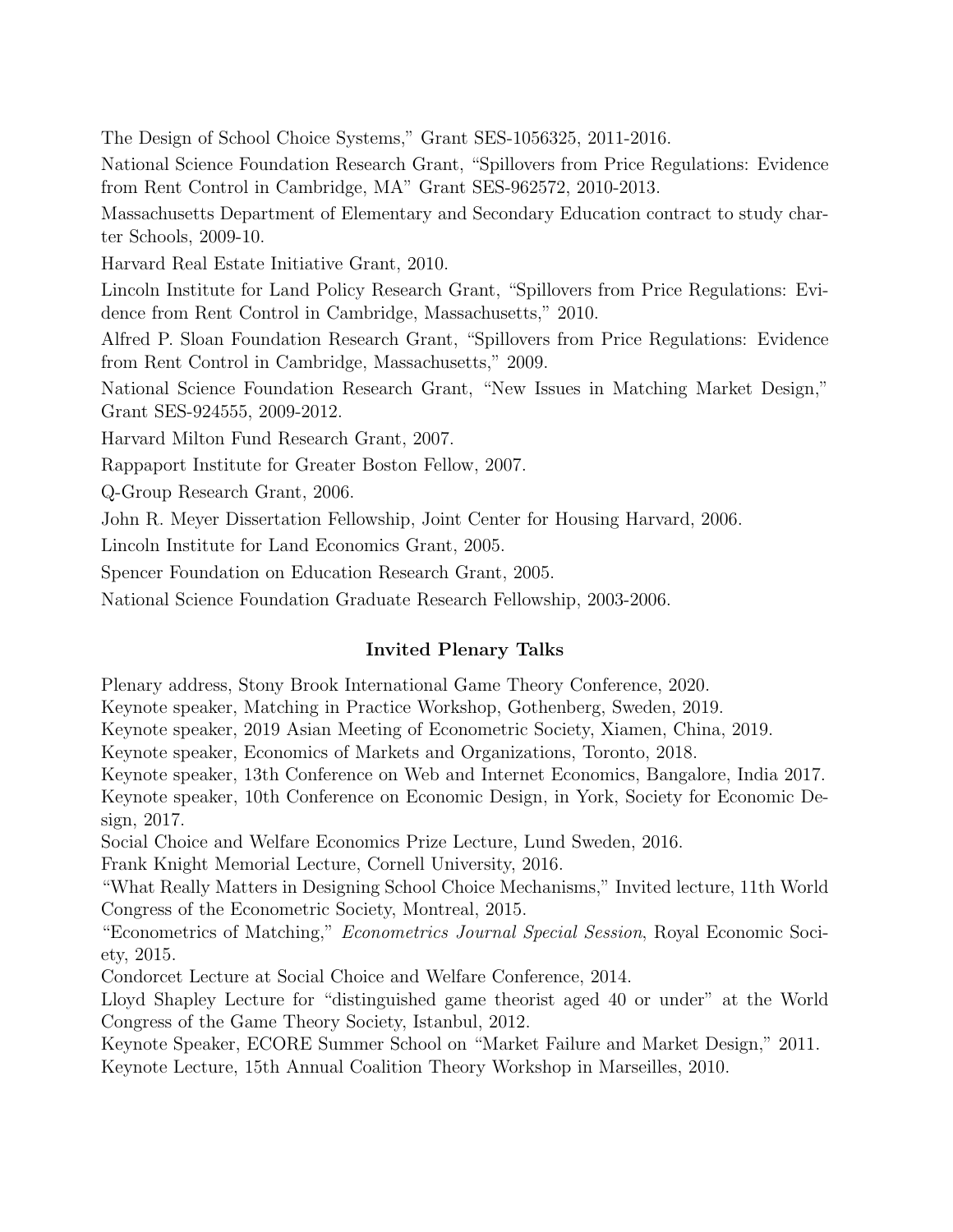### Teaching

Graduate: Microeconomic Theory (PhD), Market and Mechanism Design (PhD), Labor Economics (PhD), Education Reform (MBA), Short-courses in Market Design (NBER, Hebrew University, ECARES, Princeton, AEAs)

Undergraduate: Microeconomic Theory, Market Design

Letter writer for the following PhD students, with initial placement (\* indicates primary or secondary advisor):

- 1. Gabriel Carroll\* ('12), Stanford Economics
- 2. Nikhil Agarwal\* (Harvard '13), MIT Economics
- 3. Chris Walters\* ('13), Berkeley Economics
- 4. Anton Kolotin ('13), University of New South Wales
- 5. Thomas Covert\* (Harvard '14), Chicago Booth
- 6. Christopher J. Palmer\* ('14), Berkeley Haas
- 7. Miikka Rokkanen\* ('14), Columbia Economics
- 8. Weiwei Hu (Duke '14), Hong Kong University of Science and Technology, post-doc
- 9. Ankur Mani (Media Lab '14), University of Minnesota Industrial Engineering
- 10. Matt Weinberg (EECS '14), Princeton CS
- 11. Yusuke Narita\* ('16), Yale Economics
- 12. Peng Shi\* ('16), University of Southern California Marshall School of Business, OM group
- 13. Camille Terrier ('16 PSE), MIT post-doc  $\rightarrow$  University of Lausanne
- 14. Peter Hull\* ('17), University of Chicago Economics
- 15. Elizabeth Setren\* ('17), Tufts Economics
- 16. Christos Tzamos (EECS '17), University of Wisconsin Madison CS
- 17. Alonso Bucarey\* ('18), Amazon
- 18. Daniel Waldinger\* ('18), New York University Economics
- 19. Fei Song\* ('19), Facebook
- 20. Arda Gitmez\* ('19), Post-doc Harris School University of Chicago, Bilkent University